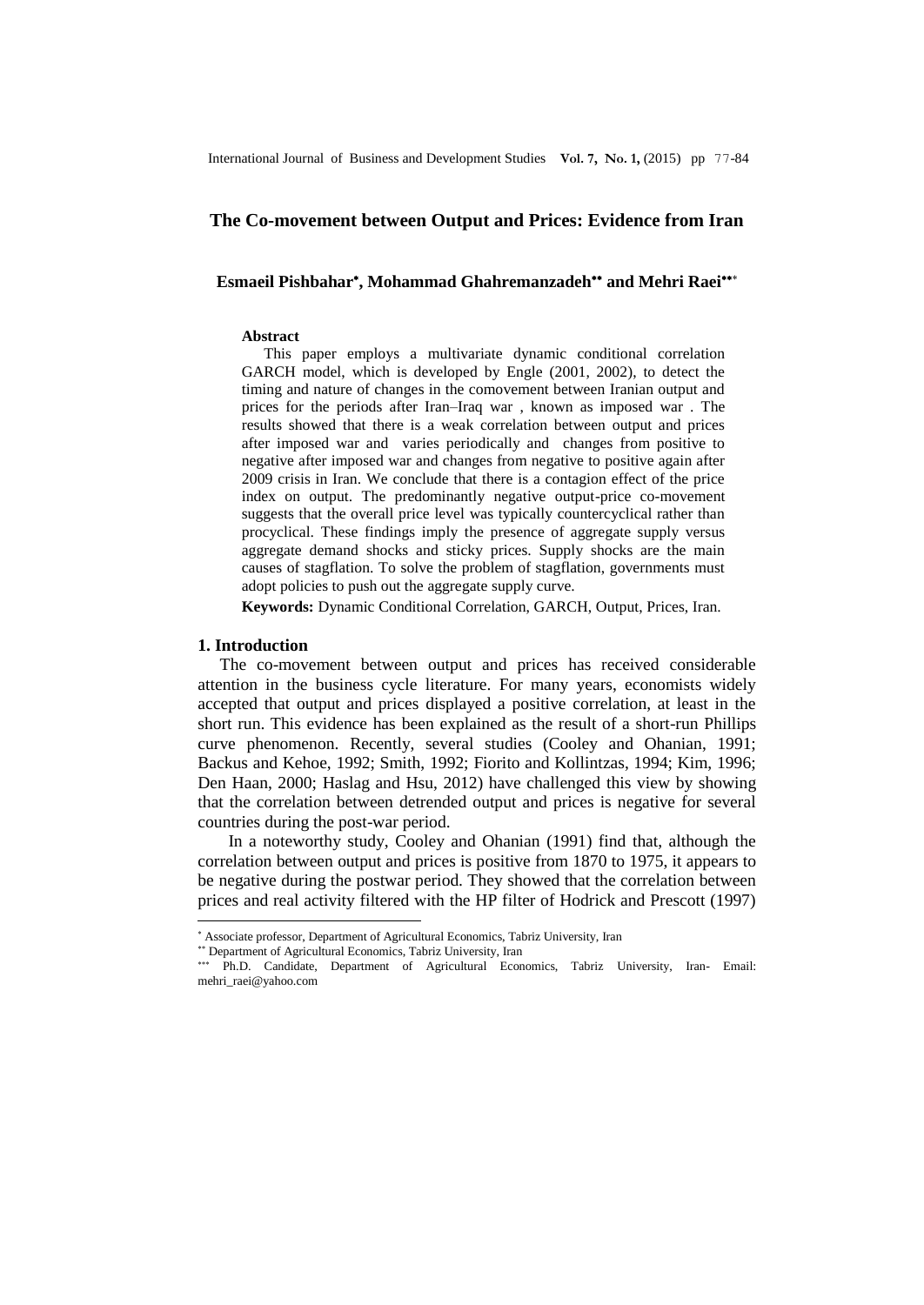is negative in the postwar period. Using VAR forecast errors for prices and output, Den Haan (2000) finds that the correlation coefficients become negative when the forecast horizon increases. Lee (2006) find that the overall price level tended to move in the same direction as output in periods before World War II but in the opposite direction after the war. Jesus Vazquez (2002) studied the comovement between output and prices in the EU15 countries. He finds that ten countries (Austria, Belgium, France, Germany, Greece, Italy, Luxembourg, Spain, Sweden and UK) display a significant negative co-movement between output and prices in the `long run' whereas this is positive in the `short run' only for three countries (France, Italy and Portugal). Finally, four countries (Denmark, Finland, Ireland and Netherlands) do not exhibit any significant comovement between prices and output.

This paper carries out the methodology suggested by Den Haan (2000). The comovement between prices and output is described using the correlation coefficients of VAR residuals. This procedure has two important advantages over traditional statistics used in the literature. First, the procedure considers a full set of statistics to characterize the dynamics in an efficient manner. As pointed out by Hansen and Heckman (1996) the observed dynamics of economic variables provide important identifying information to evaluate dynamic macroeconomic models. Second, the statistics are intuitive and easy to interpret. The correlation of detrended series is much harder to interpret since one has to understand the dynamics of the trend.

The aim of this paper is to analyses whether the pattern exhibited by the US output - price relationship also characterizes the co-movement between prices and output for Iran after Iran-Iraq war (1988-2010).

# **2**. **Methodology**

Given the stylized fact of conditional heteroskedasticity in the output and price series, it is only natural to take this feature into account when estimating their conditional correlation. Studies concerning plausible changes in the comovement between output and prices in developing countries are limited, however. We intend to partially fill this gap with Iranian data. To accomplish this objective, we derive measures of the time-varying (conditional) variances of output and the prices and their correlation using Engle's (2002) dynamic conditional correlation (DCC) GARCH model. This model allows us to pinpoint precisely the timing and nature of plausible changes in the time series' comovement.

The particular framework suggested by Engle (2002) is:

Let yt  $\equiv$  [y<sub>1t</sub> y<sub>2t</sub>]′ be a 2×1 vector containing the output and price series in a conditional mean equation. A common representation for the conditional mean equation is a reduced-form VAR:

$$
A(L)y_t = \varepsilon_t \qquad \text{Where } \varepsilon_t \mid \psi_{t-1} \backsim N(0, H_t) \qquad t = 1, 2, ..., T \tag{1}
$$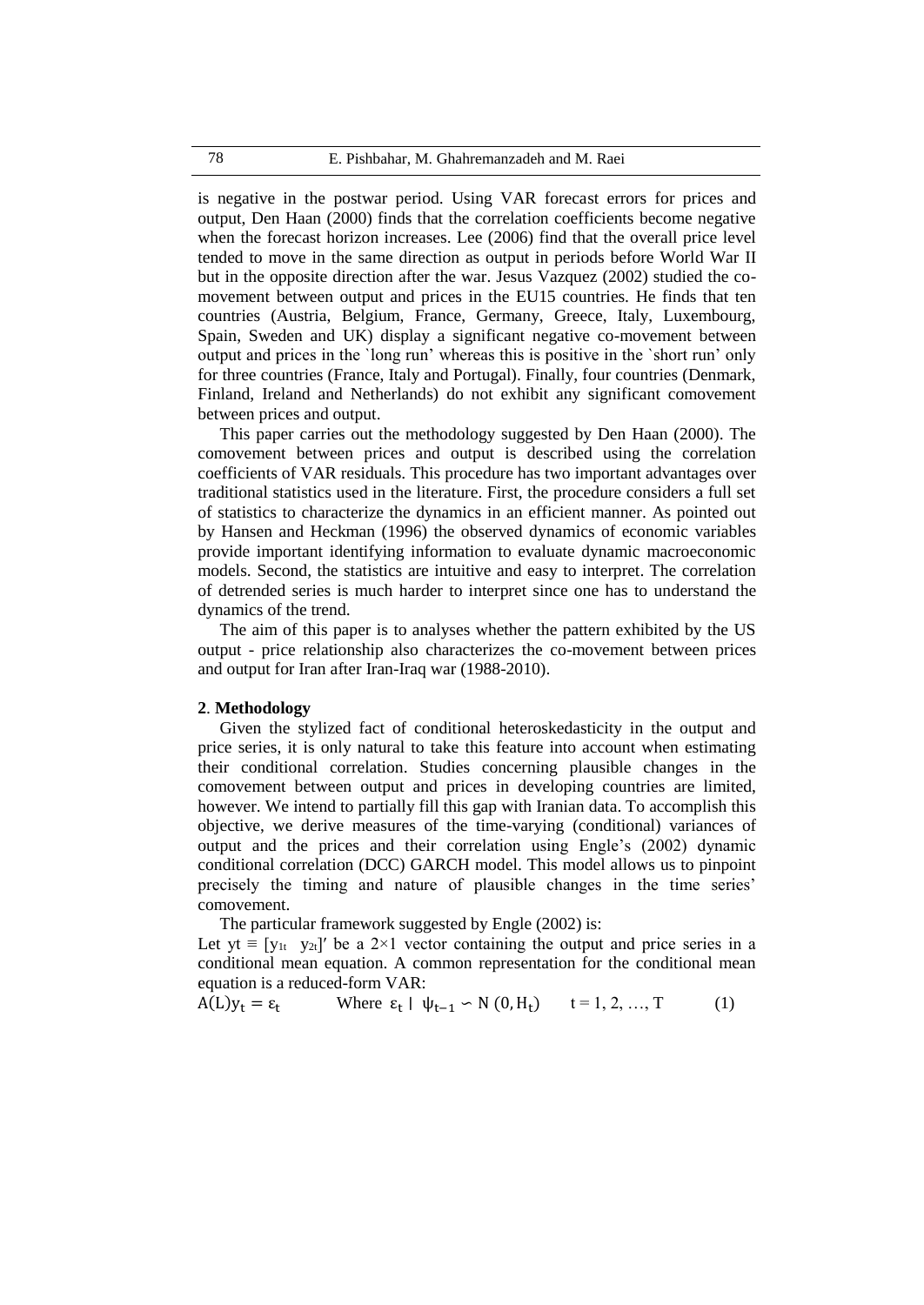A(L) is a polynomial matrix in the lag operator L, and  $\varepsilon_t = (\varepsilon_{1t}, \varepsilon_{2t})'$  is a vector of innovations with a conditional variance–covariance matrix  $H_t \equiv \{h_i\}_t$ , i =1 and 2, and  $\psi_{t-1}$  is the σ-algebra generated by all the available information up through time t-1.

The GARCH component of the framework can be easily understood by first rewriting the conditional variance–covariance matrix as:  $H_t \equiv D_t R_t D_t$ 

Where  $D_t = Diag\{\sqrt{h_{it}}\}$  is a 2×2 diagonal matrix of time-varying standard deviations from univariate GARCH models, and  $R_t \equiv {\rho_{ij}}_t$  for i, j= 1,2, which is a correlation matrix containing conditional correlation coefficients.

The elements in Dt follow the univariate GARCH(p,q) processes in the following manner:

$$
h_{it} = \omega_i + \sum_{p=1}^{P_i} \alpha_{ip} \epsilon_{it-p}^2 + \sum_{q=1}^{Q_i} \beta_{iq} h_{it-q} \qquad i = 1,2
$$
 (2)

Engle's (2002) particular DCC(m,n) structure can be written as:  $R_t = Q_t^{*-1} Q_t Q_t^{*-1}$ (3)

where

$$
Q_{t} = (1 - \sum_{m=1}^{M} a_{m} - \sum_{n=1}^{N} b_{n})\overline{Q} + \sum_{m=1}^{M} a_{m}(\xi_{t-m}\xi_{t-m}) + \sum_{n=1}^{N} b_{n}Q_{t-n}
$$

Where  $\xi_t = \varepsilon_{it}/\sqrt{h_{it}}$ , which is a vector containing standardized errors;  $Q_t \equiv$  ${q_{ij}}_t$  is the conditional variance-covariance matrix of the standardized errors with its time-invariant (unconditional) variance-covariance matrix  $\overline{Q}$  obtained from the first stage of estimation; and  $Q_t^*$  is a diagonal matrix containing the square root of the diagonal elements of  $Q_t$ :

$$
Q_t^* = \begin{bmatrix} \sqrt{q_{11}} & 0 \\ 0 & \sqrt{q_{22}} \end{bmatrix}
$$

The key element of our interest in R<sub>t</sub> is  $\rho_{12,t} = q_{12,t}/\sqrt{q_{11,t}q_{22,t}}$ , which represents the conditional correlation between output and prices. This DCC-GARCH framework (2)-(3) can be estimated using the maximum likelihood method in which the log-likelihood can be expressed as:

$$
L = -\frac{1}{2} \sum_{t=1}^{T} \{ 2 \log(2\Pi) + 2 \log|D_t| + \log|R_t| + \xi_t R_t^{-1} \xi_t \}
$$
(4)

The estimation process involves two stages. In the first stage,  $R_t$  is replaced by a  $2\times2$  identity matrix, which reduces equation (4) to the sum of log-likelihoods of the univariate GARCH equations in (2). In the second stage, the DCC parameters in equation (3) are estimated using the original likelihood in equation (4) conditional on the first stage GARCH parameter estimates. While many GARCH parameterizations enforce positive definiteness in the variance-covariance matrix,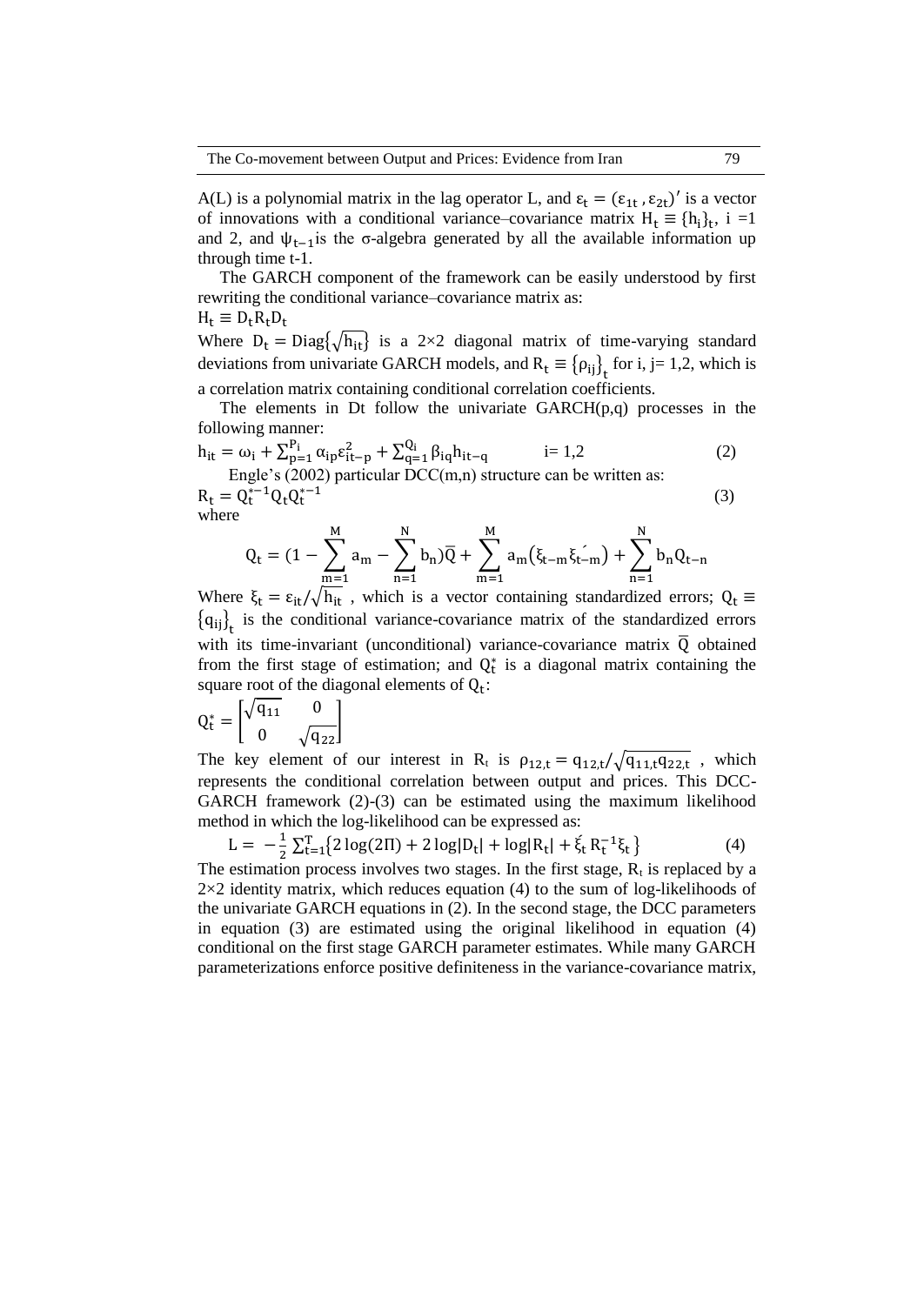this restriction is not imposed in our DCC model such that the conditional correlation coefficients can vary freely between positive and negative values.

#### **3. Data and empirical results:**

In this section, we explore plausible variation in the comovement between Iranian output and prices using the DCC-GARCH model described in the preceding section. We measure output by the I.R. real GDP, and the overall price level by the I.R. GDP deflator. The data are observed quarterly and cover the period 1988:1 to 2010:4. The data are made available from the economic time series database of the Central Bank of Iran.

Our empirical work begins with estimating the conditional means represented by Eq. (1). The innovation series for the DCC-GARCH model are the residuals of a bivariate VAR of output and prices. Based on the Bayesian information criterion (BIC), we select an autoregressive order of 3 for both output and price series such that the conditional mean equation (1) is represented by a 3 order bivariate VAR.

Table 1 displays some diagnostic statistics for the residuals of the conditional mean equation. The first set of statistics shows results of the Ljung-Box test for serial correlation using the residuals and squares of the residuals. The Q-statistics for an order of 10 clearly indicates the presence of serial correlation in both output and price residuals.

The second set of statistics represents test results on the variance–covariance matrices: The first is the Lagrange multiplier (LM) test for ARCH with 4 lags and the second is Breusch and Pagan's (1980) test for heteroskedasticity. The evidence of conditional heteroskedasticity lends support to the use of ARCH-type models and GARCH, in particular, to capture the time-varying volatility behavior of the data series.

The bottom three rows of Table 1 show results for testing the null hypothesis of normality. The price residuals are found to have a fat tail and a sharper central peak than the standard normal distribution. This finding calls for the use of Bollerslev and Wooldridge's (1992) quasi-maximum likelihood method to generate consistent standard errors that are robust to non-normality.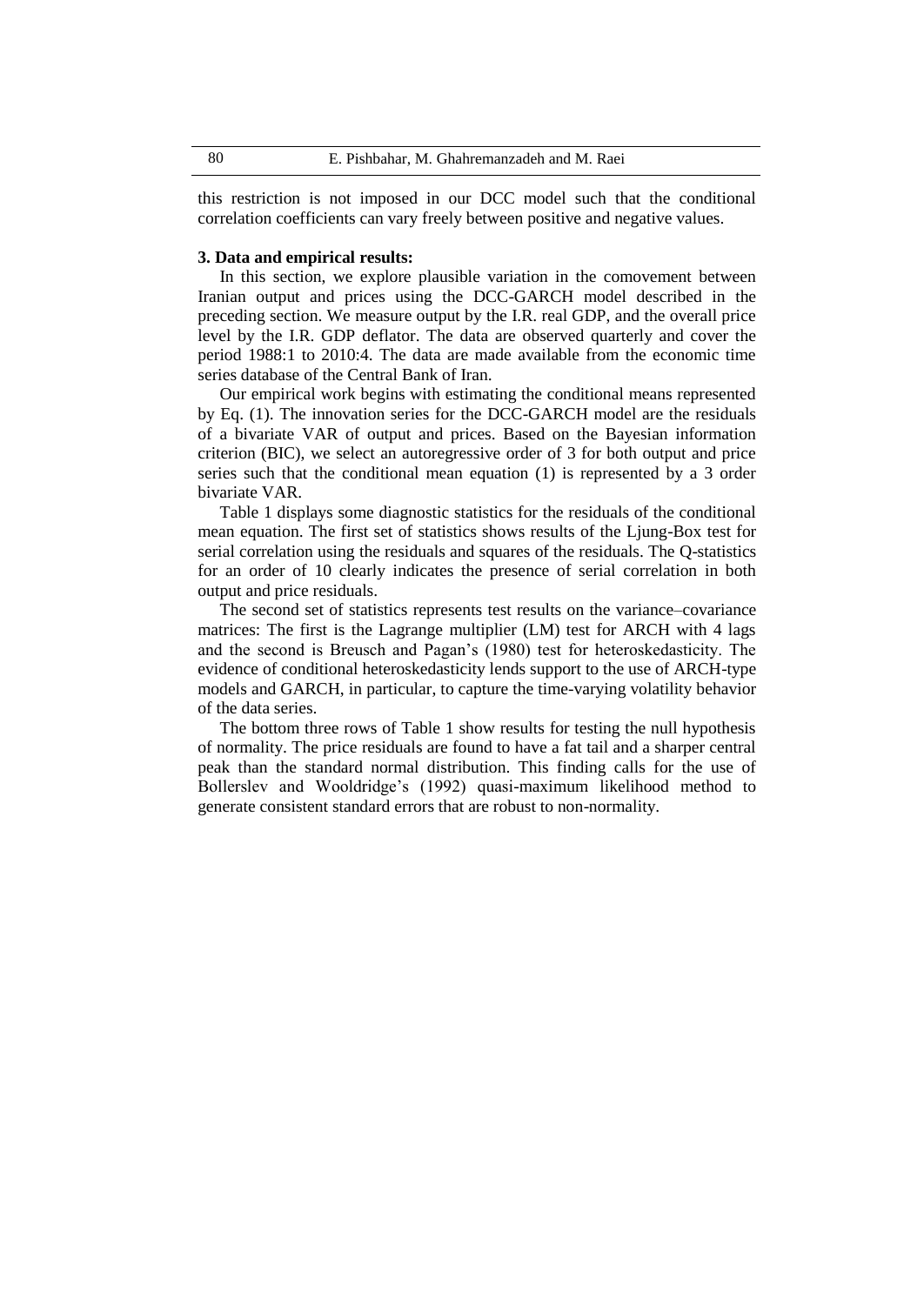| The Co-movement between Output and Prices: Evidence from Iran |  |  |  |
|---------------------------------------------------------------|--|--|--|
|---------------------------------------------------------------|--|--|--|

| <b>Table 1. Diagnostic test results</b> |                |                |  |
|-----------------------------------------|----------------|----------------|--|
| VAR residuals                           | Output         | Price          |  |
| <b>Autocorrelation tests</b>            |                |                |  |
| Ljung-Box $Q(10)$                       |                |                |  |
| Residuals                               | 186.38 (0.000) | 17.46 (0.0064) |  |
| Residuals squared                       | 476.48 (0.000) | 476.37 (0.000) |  |
| <b>Heteroskedasticity tests</b>         |                |                |  |
| ARCH (4) LM test                        | 8.29 (0.000)   | 2.38(0.058)    |  |
| LM Hetero test                          | 4.14(0.000)    | 5.11 (0.000)   |  |
| <b>Normality tests</b>                  |                |                |  |
| <b>Skewness</b>                         | 0.22(0.37)     | 2.24(0.000)    |  |
| <b>Excess Kurtosis</b>                  | 2.41(0.25)     | 18.69 (0.000)  |  |
| Jarque-Bera                             | 2.068(0.35)    | 988.32 (0.000) |  |

Note: P-values are indicated in parentheses.

A comparison of the log-likelihood values among alternative lag specifications of the DCC-GARCH model suggests that the data are best represented by a  $DCC(1,1)$  with each of the conditional variances captured by a univariate GARCH(1,1) model , i.e., M=N=Pi=Qi= 1.

Table 2 displays estimation results for the DCC (1, 1)-GARCH (1, 1) model. In particular, the sums of  $\alpha_i$  and  $\beta_i$  in both GARCH equations are fairly close to 1, indicating rather high persistence in the conditional variances. The mean value of the conditional correlation coefficient ( $\bar{\rho}_{12}$ ), which reflects unconditional correlation, appears to be rather small in absolute size. However, the results of two parameter constancy tests indicate evidence against the assumption of a constant conditional coefficient. The first test involves an LM statistic, which is developed by Tse (2000) for testing the null hypothesis of constancy in the correlation coefficient. Alternatively, the second test involves a  $\chi^2$  statistic, which is developed by Engle and Sheppard (2001) for testing the null that  $R_t=R$ . The test results indicate significant variation in the correlation coefficient over the observation period.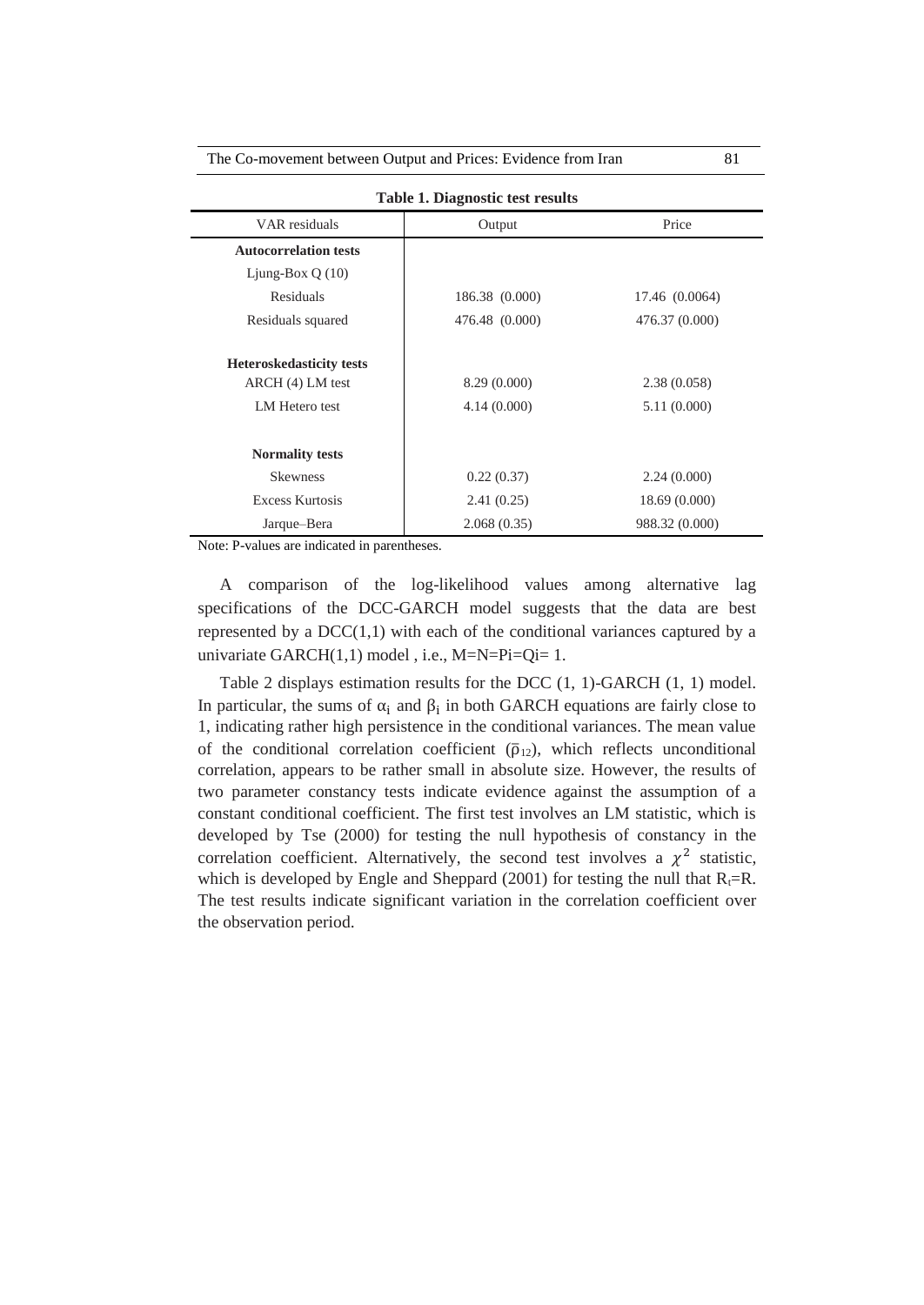| Table 2. DCC-GARCH model estimation results, 1988-2010 |             |  |  |  |
|--------------------------------------------------------|-------------|--|--|--|
| Parameter                                              | Estimate    |  |  |  |
| $\alpha_{11}$                                          | 0.034       |  |  |  |
| $\beta_{11}$                                           | ***<br>0.96 |  |  |  |
| $\alpha_{22}$                                          | ***<br>0.21 |  |  |  |
| $\beta_{22}$                                           | ***<br>0.78 |  |  |  |
| a                                                      | 0.18        |  |  |  |
| h                                                      | ***<br>0.51 |  |  |  |
| $\bar{\rho}_{12}$                                      | $-0.01$     |  |  |  |
| Tests for Dynamic Correlation (H0: CCC model)          |             |  |  |  |
| LM test of Tse $(2000)$                                | $2.91*$     |  |  |  |
| **<br>20.83<br>Engle and Sheppard Test (2001)          |             |  |  |  |

P-values are indicated in parentheses.

**Figure 1 shows the evolution of the conditional correlation between output**  and prices,  $\overline{\rho}_{12}$ .



Examining the graphic evolution of correlations between outputs and prices leads to the following observations:

It seems to point to a weak correlation after imposed war. Indeed, during this period, conditional correlations do not exceed 1%.

The conditional correlation varies periodically and it changes from positive to negative after imposed war and changes from negative to positive again after  $2009$  crisis<sup>1</sup> in Iran.

1

<sup>1</sup> - *Iran's* tenth presidential election in *2009*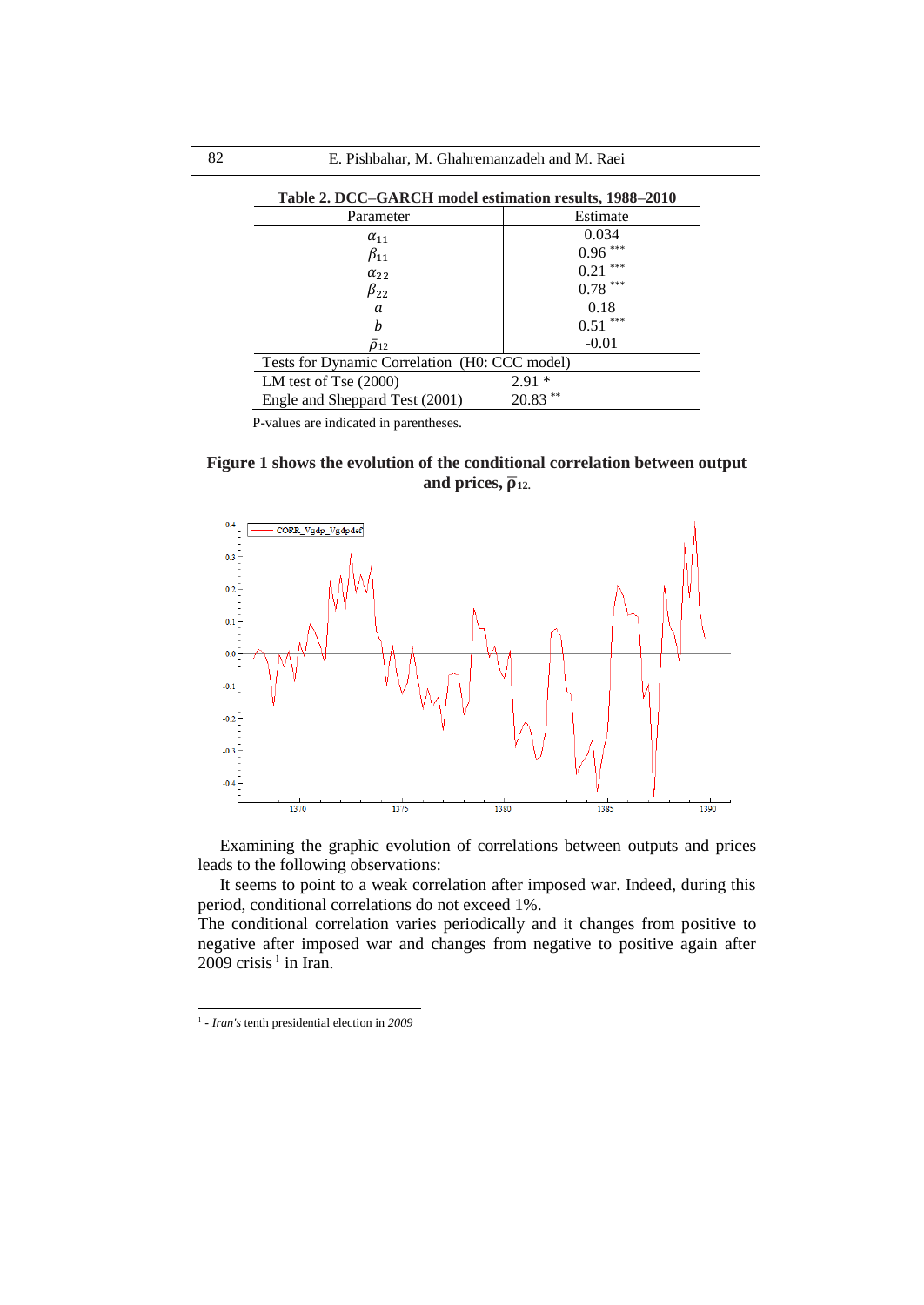The *b* coefficient that implies the contagion effect of fluctuation is significant then we conclude that there is a contagion effect of the price index on output.

The predominantly negative estimates suggest that the overall price level was typically countercyclical rather than procyclical. A common interpretation for a negative output-price co-movement is that the economy is dominated by aggregate supply versus aggregate demand shocks. However, Ball and Mankiw (1994), Judd and Trehan (1995), and Rotemberg (1996) show that this empirical finding is consistent with the prediction of a sticky price model with only aggregate demand shocks.

### **4. Conclusion and policy implication**

In this paper, we have employed a dynamic conditional correlation GARCH model to explore the conditional correlation between output and prices for agricultural sector of IRAN after Iran-Iraq war.

The estimation results confirm that all conditional correlation varies over time and changes from positive to negative after imposed war and changes from negative to positive again after 2009 crisis in Iran. Nevertheless, during this period, conditional correlations do not exceed 1%. However, we conclude that there is a contagion effect of the price index on agricultural output. The predominantly negative estimates suggest that the overall price level was typically countercyclical rather than procyclical. These finds are very effective in providing information that is important for economists who try to build a structural model. A negative correlation between prices and output implies the presence of aggregate supply versus aggregate demand shocks and sticky prices. Supply shocks are the main causes of stagflation. This is very critical situation for any country to come out from stagflation. This cannot be rectified alone with monetary policy. Supply side constraints should be met first, by increasing production, and second, medicine for inflation should be done by cutting down policy rates. Fiscal stimulus will also play important role in this. Therefore, to solve the problem of stagflation, governments must adopt policies to push out the aggregate supply curve.